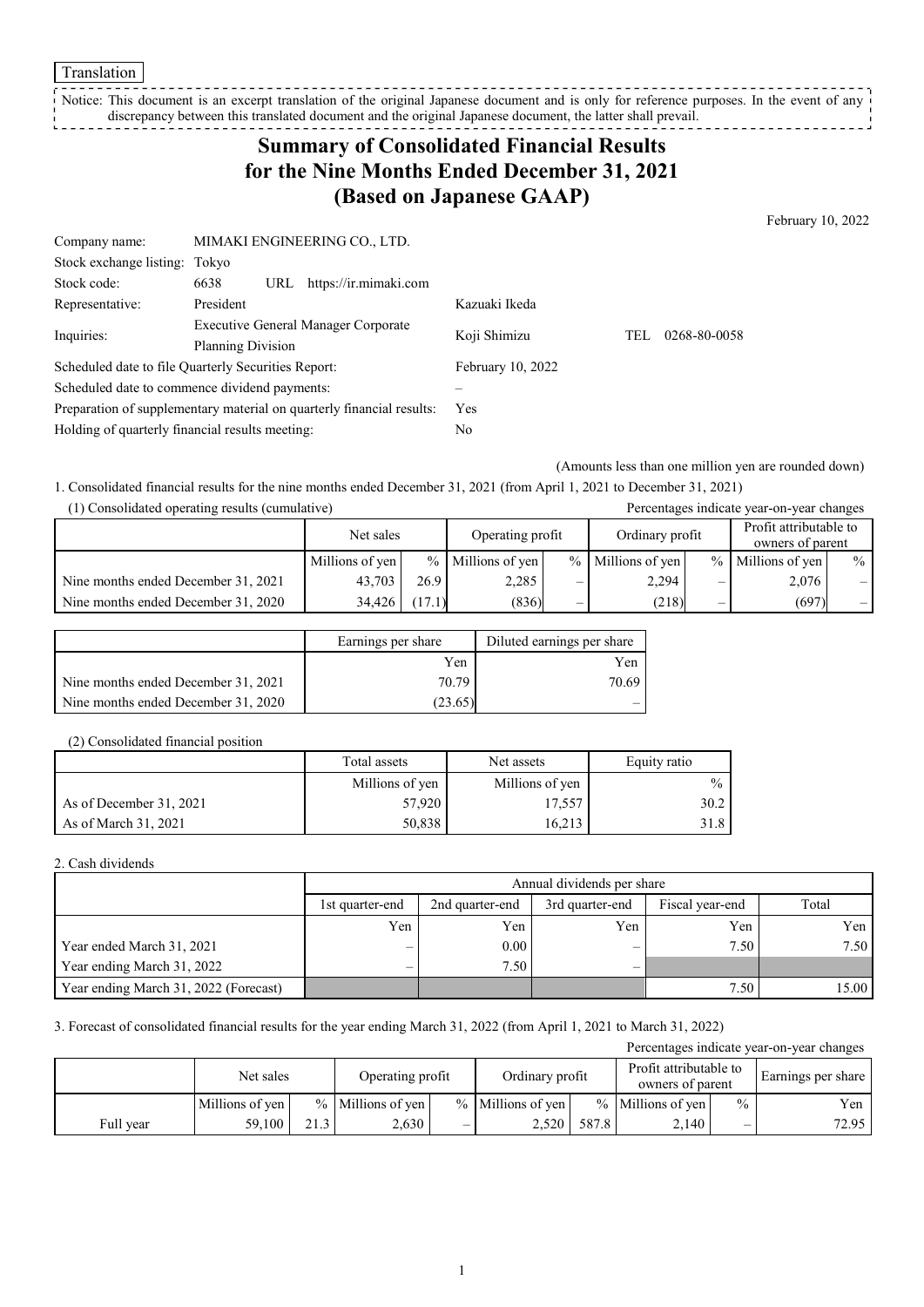| 4. Notes                                                                                                                                                                         |                   |                                                         |                |                   |  |
|----------------------------------------------------------------------------------------------------------------------------------------------------------------------------------|-------------------|---------------------------------------------------------|----------------|-------------------|--|
| (1) Changes in significant subsidiaries during the nine months ended December 31, 2021<br>(changes in specified subsidiaries resulting in the change in scope of consolidation): |                   |                                                         | N <sub>o</sub> |                   |  |
| (2) Application of special accounting methods for preparing quarterly consolidated financial statements:                                                                         |                   |                                                         | N <sub>o</sub> |                   |  |
| (3) Changes in accounting policies, changes in accounting estimates, and restatement of prior period financial statements                                                        |                   |                                                         |                |                   |  |
| Changes in accounting policies due to revisions to accounting standards and other regulations:                                                                                   |                   |                                                         | Yes            |                   |  |
| Changes in accounting policies due to other reasons:                                                                                                                             |                   |                                                         | N <sub>o</sub> |                   |  |
| Changes in accounting estimates:                                                                                                                                                 |                   |                                                         | N <sub>o</sub> |                   |  |
| Restatement of prior period financial statements:                                                                                                                                |                   |                                                         | N <sub>o</sub> |                   |  |
| (4) Number of issued shares (common shares)                                                                                                                                      |                   |                                                         |                |                   |  |
| Total number of issued shares at the end of the period (including treasury shares)                                                                                               |                   |                                                         |                |                   |  |
| As of December 31, 2021                                                                                                                                                          | 32,040,000 shares | As of March 31, 2021                                    |                | 32,040,000 shares |  |
| Number of treasury shares at the end of the period                                                                                                                               |                   |                                                         |                |                   |  |
| As of December 31, 2021                                                                                                                                                          | 3.264.767 shares  | As of March 31, 2021                                    |                | 2,545,767 shares  |  |
| Average number of shares during the period (cumulative from the beginning of the fiscal year)                                                                                    |                   |                                                         |                |                   |  |
| Nine months ended December 31, 2021                                                                                                                                              |                   | 29,334,637 shares   Nine months ended December 31, 2020 |                | 29,494,233 shares |  |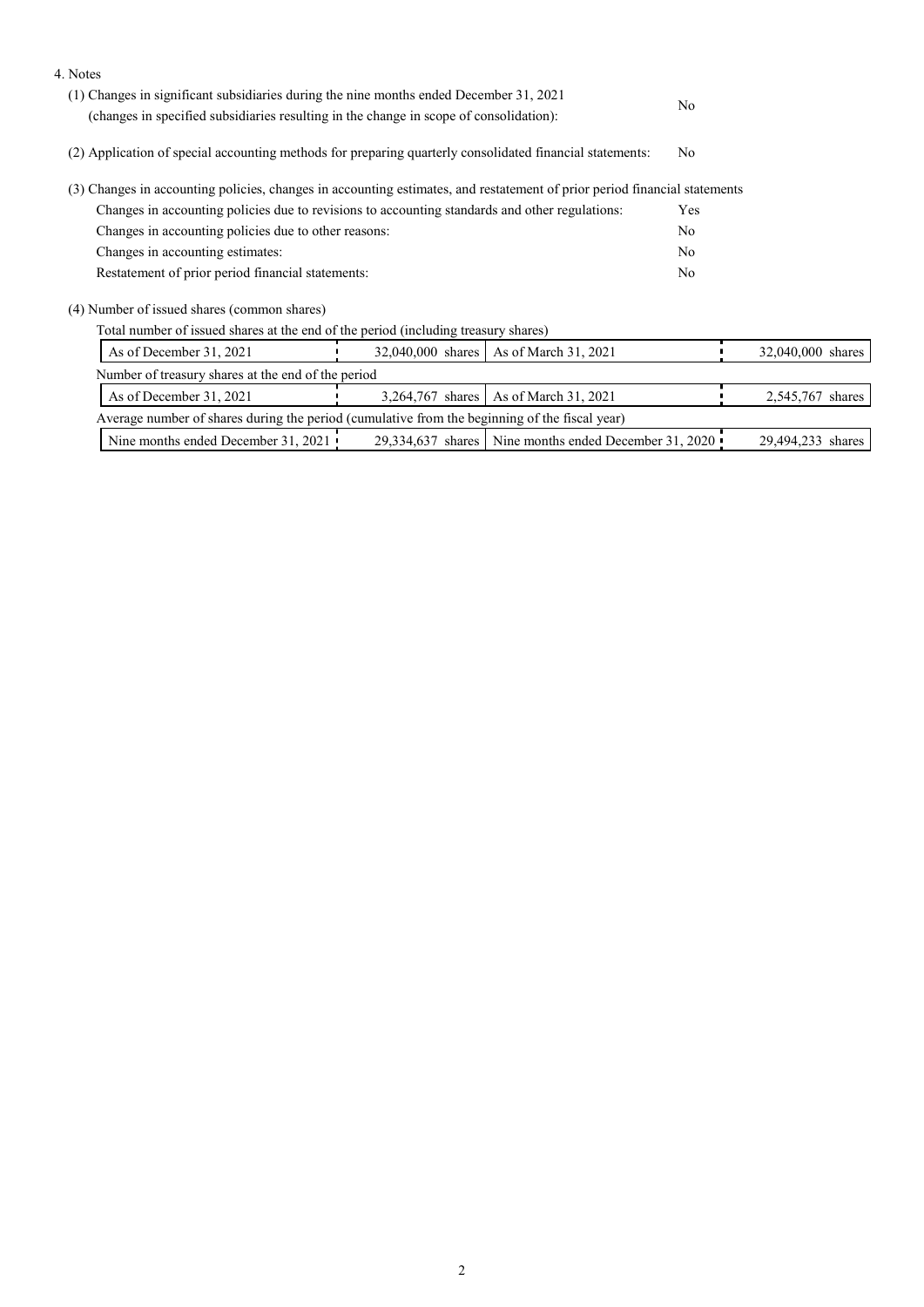## **Quarterly consolidated financial statements**

**Consolidated balance sheets** 

|                                                            |                      | (Thousands of yen)      |
|------------------------------------------------------------|----------------------|-------------------------|
|                                                            | As of March 31, 2021 | As of December 31, 2021 |
| Assets                                                     |                      |                         |
| Current assets                                             |                      |                         |
| Cash and deposits                                          | 10,839,746           | 10,338,152              |
| Notes and accounts receivable - trade                      | 7,746,264            |                         |
| Notes and accounts receivable - trade, and contract assets |                      | 7,560,227               |
| Merchandise and finished goods                             | 11,080,748           | 13,055,721              |
| Work in process                                            | 1,871,152            | 2,617,068               |
| Raw materials and supplies                                 | 4,967,614            | 8,107,904               |
| Other                                                      | 2,846,437            | 3,539,794               |
| Allowance for doubtful accounts                            | (188, 887)           | (42, 504)               |
| Total current assets                                       | 39,163,076           | 45,176,363              |
| Non-current assets                                         |                      |                         |
| Property, plant and equipment                              |                      |                         |
| Buildings and structures, net                              | 3,670,939            | 3,636,878               |
| Land                                                       | 3,275,034            | 3,275,034               |
| Other, net                                                 | 2,342,760            | 3,111,011               |
| Total property, plant and equipment                        | 9,288,734            | 10,022,924              |
| Intangible assets                                          |                      |                         |
| Goodwill                                                   | 82,453               | 56,570                  |
| Other                                                      | 409,249              | 361,155                 |
| Total intangible assets                                    | 491,702              | 417,725                 |
| Investments and other assets                               |                      |                         |
| Investment securities                                      | 131,334              | 146,474                 |
| Deferred tax assets                                        | 999,448              | 1,311,585               |
| Other                                                      | 1,375,089            | 1,471,721               |
| Allowance for doubtful accounts                            | (610, 502)           | (626, 751)              |
| Total investments and other assets                         | 1,895,369            | 2,303,031               |
| Total non-current assets                                   | 11,675,806           | 12,743,681              |
| Total assets                                               | 50,838,883           | 57,920,045              |
|                                                            |                      |                         |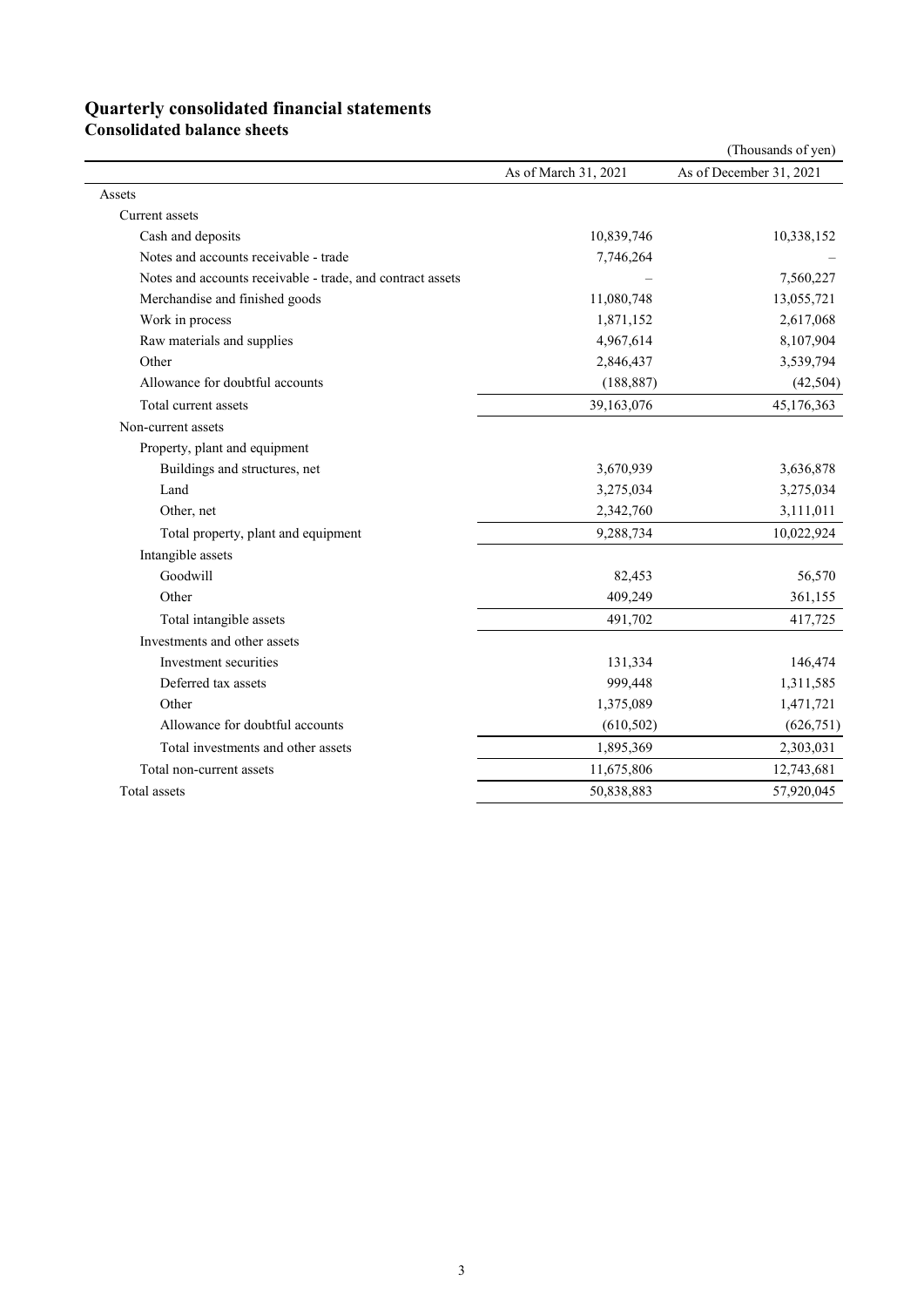|                                                          |                      | (Thousands of yen)      |
|----------------------------------------------------------|----------------------|-------------------------|
|                                                          | As of March 31, 2021 | As of December 31, 2021 |
| Liabilities                                              |                      |                         |
| Current liabilities                                      |                      |                         |
| Notes and accounts payable - trade                       | 4,322,168            | 4,424,953               |
| Electronically recorded obligations - operating          | 5,449,924            | 7,297,873               |
| Short-term borrowings                                    | 4,125,700            | 10,262,504              |
| Current portion of long-term borrowings                  | 3,993,954            | 3,398,365               |
| Lease obligations                                        | 197,432              | 135,342                 |
| Income taxes payable                                     | 257,644              | 292,416                 |
| Provision for bonuses                                    | 884,655              | 503,776                 |
| Provision for bonuses for directors (and other officers) |                      | 38,936                  |
| Provision for product warranties                         | 1,049,122            | 1,024,404               |
| Other                                                    | 4,688,449            | 5,237,427               |
| Total current liabilities                                | 24,969,051           | 32,615,999              |
| Non-current liabilities                                  |                      |                         |
| Long-term borrowings                                     | 8,913,749            | 6,304,092               |
| Lease obligations                                        | 249,070              | 926,917                 |
| Deferred tax liabilities                                 | 56,941               | 64,029                  |
| Retirement benefit liability                             | 383,029              | 394,934                 |
| Asset retirement obligations                             | 52,940               | 55,715                  |
| Other                                                    | 650                  | 650                     |
| Total non-current liabilities                            | 9,656,381            | 7,746,339               |
| <b>Total liabilities</b>                                 | 34,625,433           | 40,362,338              |
|                                                          |                      |                         |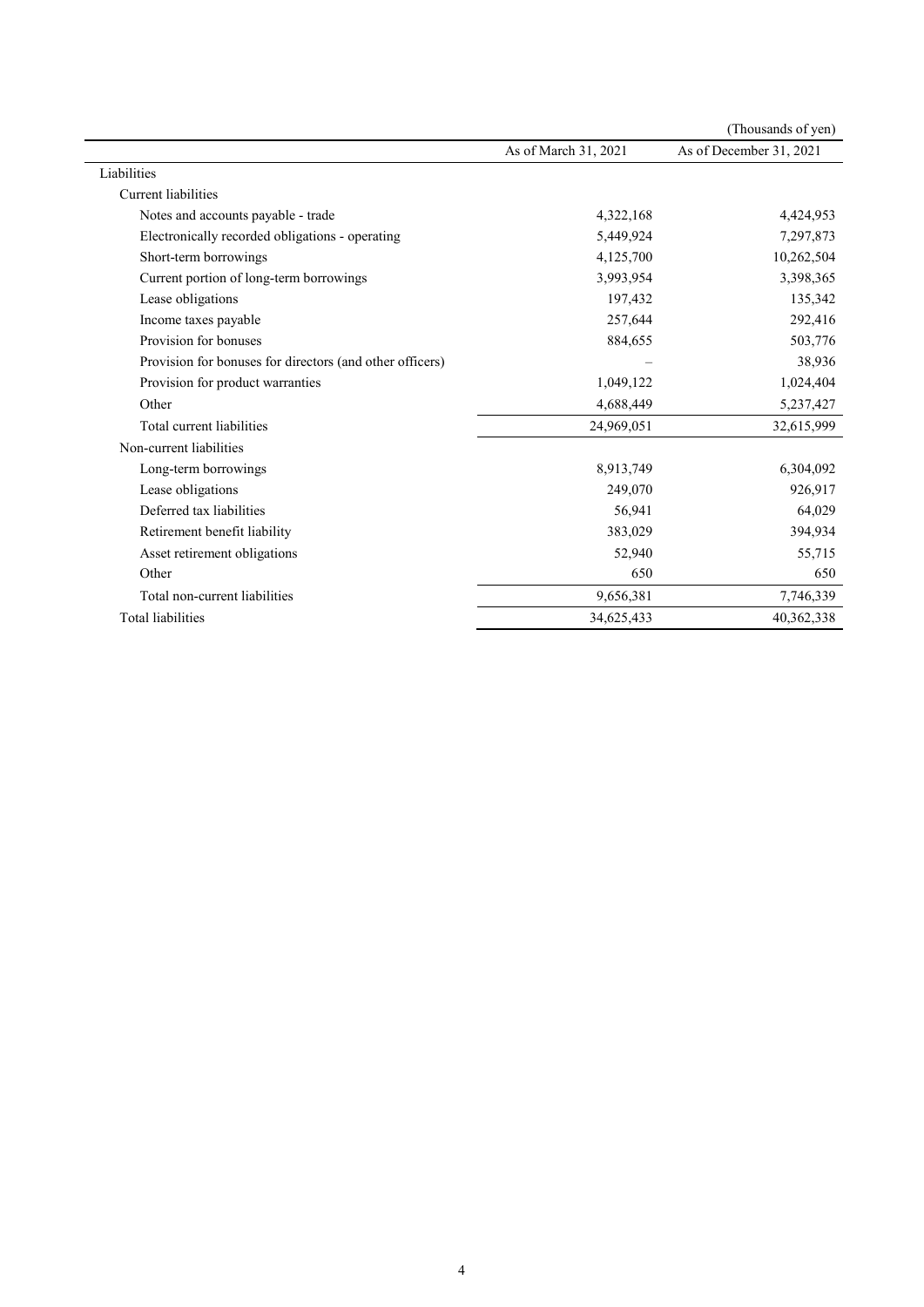|                                                       |                      | (Thousands of yen)      |
|-------------------------------------------------------|----------------------|-------------------------|
|                                                       | As of March 31, 2021 | As of December 31, 2021 |
| Net assets                                            |                      |                         |
| Shareholders' equity                                  |                      |                         |
| Share capital                                         | 4,357,456            | 4,357,456               |
| Capital surplus                                       | 4,617,040            | 4,617,426               |
| Retained earnings                                     | 9,979,574            | 11,607,766              |
| Treasury shares                                       | (1,329,614)          | (1,951,816)             |
| Total shareholders' equity                            | 17,624,456           | 18,630,832              |
| Accumulated other comprehensive income                |                      |                         |
| Valuation difference on available-for-sale securities | 5,478                | 8,614                   |
| Foreign currency translation adjustment               | (1,568,988)          | (1,245,503)             |
| Remeasurements of defined benefit plans               | 104,767              | 84,590                  |
| Total accumulated other comprehensive income          | (1,458,742)          | (1, 152, 298)           |
| Share acquisition rights                              | 34,250               | 33,913                  |
| Non-controlling interests                             | 13,486               | 45,259                  |
| Total net assets                                      | 16,213,450           | 17,557,707              |
| Total liabilities and net assets                      | 50,838,883           | 57,920,045              |
|                                                       |                      |                         |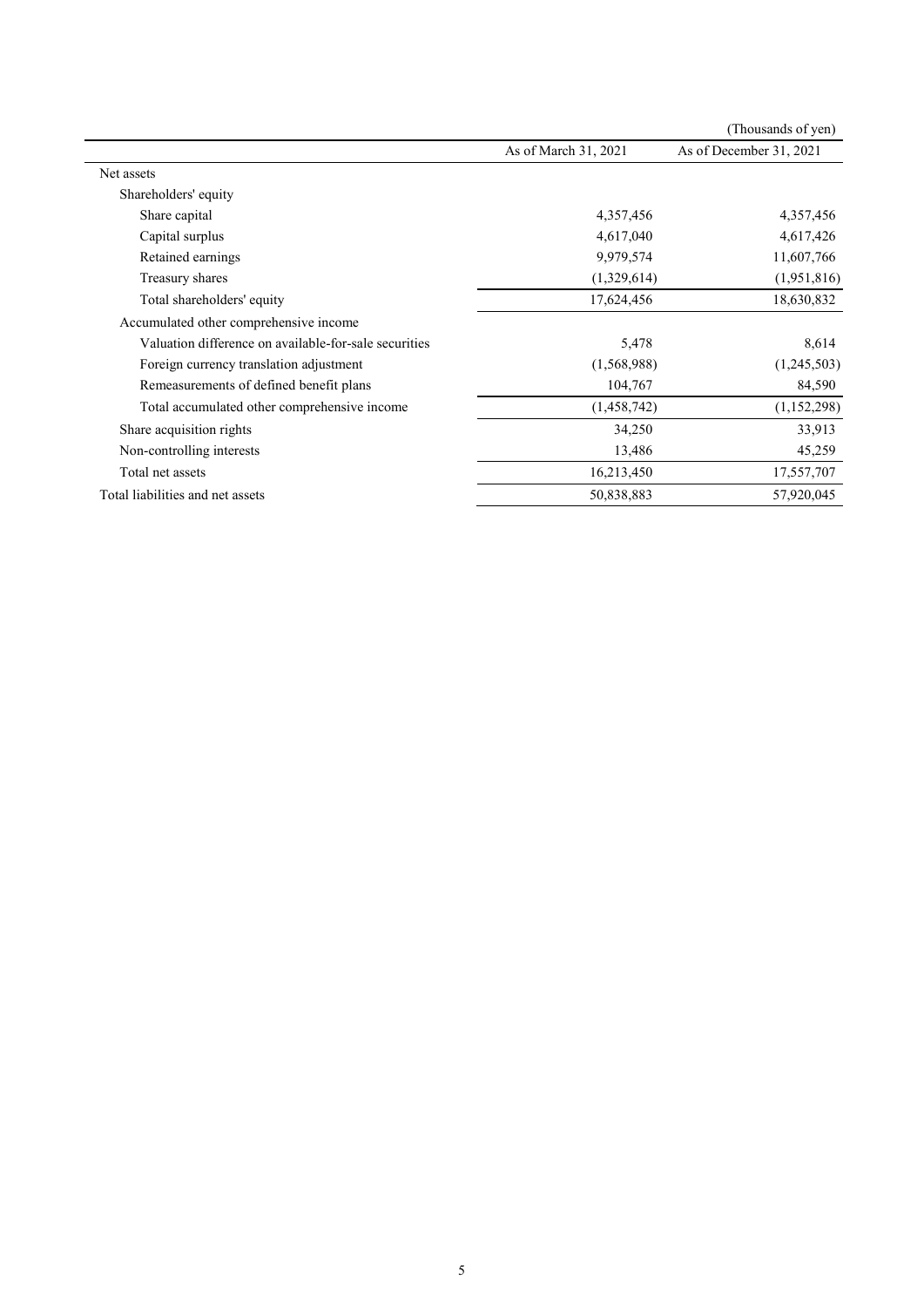### **Consolidated statements of income (cumulative) and consolidated statements of comprehensive income (cumulative)**

**Consolidated statements of income (cumulative)**

|                                                               |                   | (Thousands of yen) |
|---------------------------------------------------------------|-------------------|--------------------|
|                                                               | Nine months ended | Nine months ended  |
|                                                               | December 31, 2020 | December 31, 2021  |
| Net sales                                                     | 34,426,334        | 43,703,478         |
| Cost of sales                                                 | 21,590,158        | 26,382,387         |
| Gross profit                                                  | 12,836,176        | 17,321,091         |
| Selling, general and administrative expenses                  | 13,672,308        | 15,035,684         |
| Operating profit (loss)                                       | (836, 132)        | 2,285,407          |
| Non-operating income                                          |                   |                    |
| Interest income                                               | 11,749            | 13,429             |
| Dividend income                                               | 876               | 930                |
| Insurance claim income                                        | 290               | 6,414              |
| Purchase discounts                                            | 5,644             | 9,861              |
| Foreign exchange gains                                        |                   | 1,334              |
| Subsidy income                                                | 604,586           | 41,044             |
| Gain on business transfer, non-operating income               | 121,091           |                    |
| Share of profit of entities accounted for using equity method | 10,582            |                    |
| Other                                                         | 68,658            | 70,193             |
| Total non-operating income                                    | 823,480           | 143,209            |
| Non-operating expenses                                        |                   |                    |
| Interest expenses                                             | 129,022           | 98,773             |
| Sales discounts                                               | 58,628            |                    |
| Foreign exchange losses                                       | 5,687             |                    |
| Share of loss of entities accounted for using equity method   |                   | 11,030             |
| Other                                                         | 12,728            | 24,078             |
| Total non-operating expenses                                  | 206,066           | 133,882            |
| Ordinary profit (loss)                                        | (218, 718)        | 2,294,733          |
| Extraordinary income                                          |                   |                    |
| Gain on sale of non-current assets                            | 47,059            | 58,697             |
| Other                                                         | 952               | 1,593              |
| Total extraordinary income                                    | 48,011            | 60,290             |
| <b>Extraordinary</b> losses                                   |                   |                    |
| Loss on sale of non-current assets                            | 4,844             | 2,255              |
| Impairment losses                                             | 642,456           |                    |
| Loss on disposal of non-current assets                        | 47,563            |                    |
| Total extraordinary losses                                    | 694,864           | 2,255              |
| Profit (loss) before income taxes                             | (865, 571)        | 2,352,769          |
| Income taxes - current                                        | 89,311            | 560,090            |
| Income taxes - deferred                                       | (121, 041)        | (307, 455)         |
| Total income taxes                                            | (31, 729)         | 252,634            |
| Profit (loss)                                                 | (833, 841)        | 2,100,135          |
| Profit (loss) attributable to non-controlling interests       | (136,271)         | 23,628             |
| Profit (loss) attributable to owners of parent                | (697, 570)        | 2,076,506          |